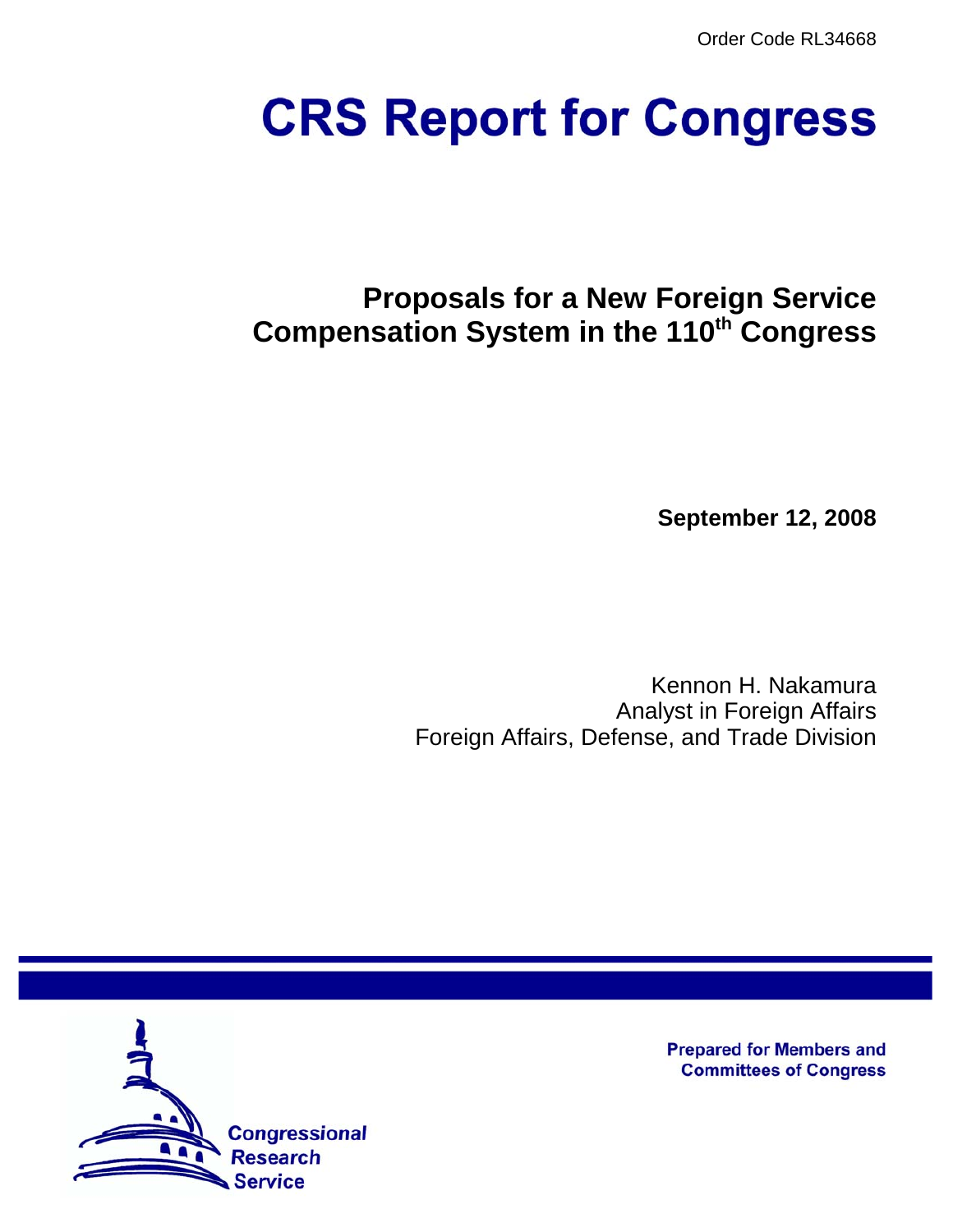## Proposals for a New Foreign Service Compensation System in the 110<sup>th</sup> Congress

#### **Summary**

Proponents of revisions in the Foreign Service compensation system point out that as increasing numbers of Foreign Service personnel are going to posts of increased hardship and danger, Foreign Service personnel serving abroad receive 20.89% less than their colleagues who are posted in Washington, D.C. due to the loss of locality pay when serving abroad. These proponents of revision maintain that this difference negatively impacts morale and assignment considerations, and eventually retention also. Both the  $109<sup>th</sup>$  and  $110<sup>th</sup>$  Congresses have considered proposals to eliminate this pay difference.

The American Foreign Service Association has been working for several years with congressional supporters to change the compensation system. Since FY2007, the George W. Bush Administration has requested funds to create a new performance-based compensation system for the Foreign Service and eliminate the pay differential. For FY2009, the Administration requested \$34.7 million for the first stage of a transition to pay equity. The Senate Appropriations Committee provided sufficient funding to meet the Administration's request in its appropriations bill, S. 3288, reported on July 18, 2008.

The "Foreign Service Overseas Pay Equity Act of 2008," H.R. 3202, as amended, would eliminate the pay differences over three years. This bill was referred to both the House Committee on Foreign Affairs (HCFA) and the House Committee on Oversight and Government Reform (HOGR). HCFA reported the bill on July 16, 2008. An identical bill was introduced in the Senate, S. 3426, on August 1, 2008, and was referred to the Senate Committee on Foreign Relations.

The major difference between the Administration's proposal and the current legislation is that the Administration, while proposing to eliminate the pay difference over two years, it also seeks to develop a new performance-based worldwide compensation system for the Foreign Service. H.R. 3202 and S. 3426 would amend the Foreign Service Act of 1980 (P.L. 96-465; 22 U.S.C. 3901 et seq.) to eliminate the pay differences over three years without reference to developing a new performance-based system. AFSA states that the Foreign Service personnel system is already performance-based, and the pay adjustment proposals eliminate an unintended inequity. Others with concerns about the legislation, however, state this is basically a pay increase for the Foreign Service and question whether increases are needed because of the benefits and allowances Foreign Service personnel generally receive when posted abroad. This report discusses (1) the legislative background leading to a proposal to change the compensation system, (2) the current Foreign Service personnel system and why the Foreign Service views its personnel system as already performance-based, (3) an examination of why the Foreign Service and the Administration are both requesting that Congress change the compensation system, (4) an examination of H.R. 3202 and S. 3426, the "Foreign Service Overseas Pay Equity Act of 2008," and (5) some issues that Congress might be asked to consider. This report may be updated.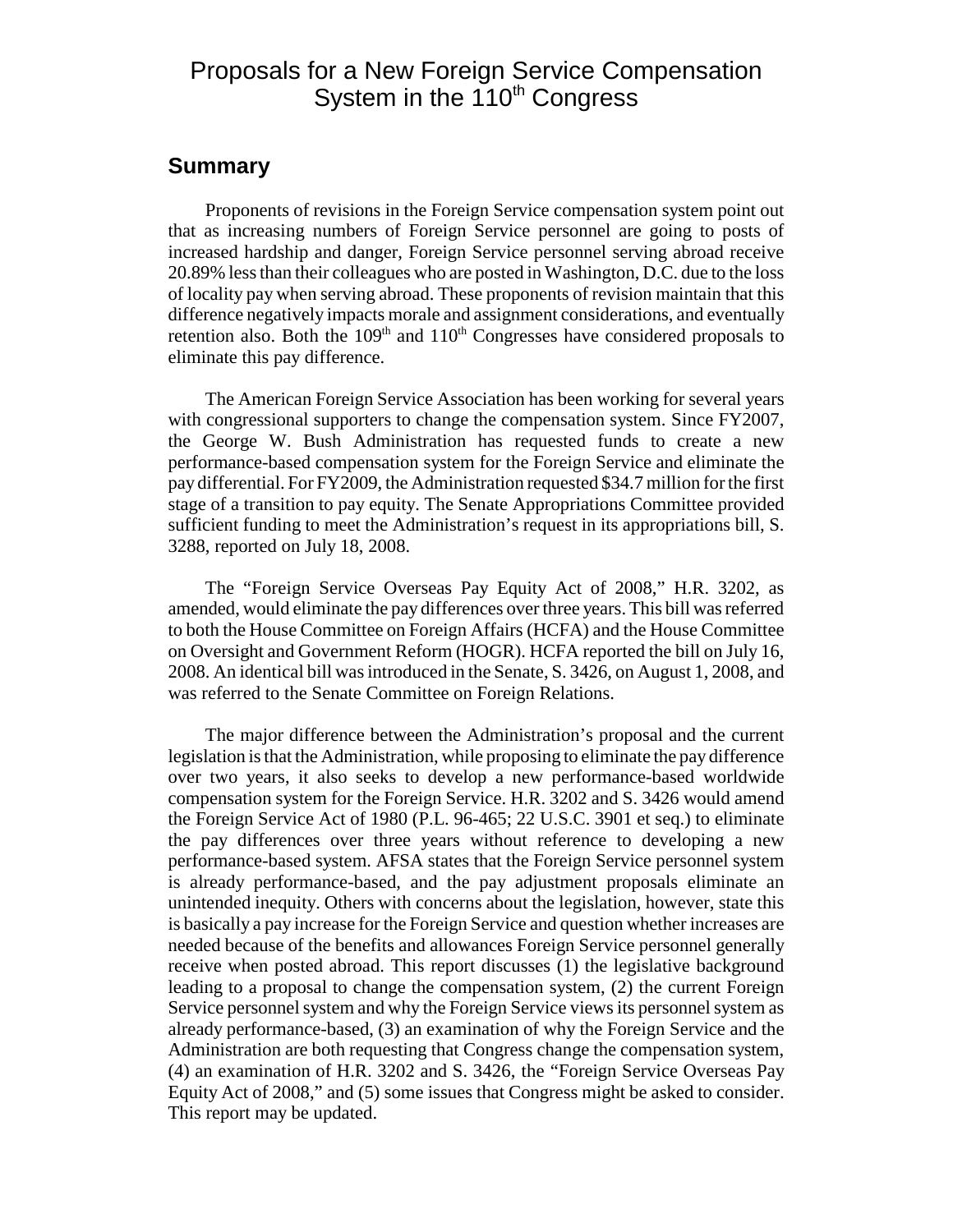## **Contents**

| Foreign Service Perspective: To Eliminate a Major Pay Difference        |
|-------------------------------------------------------------------------|
|                                                                         |
| Administration Perspective: To Correct the Pay Difference and Move      |
| Another Element of the Federal Service to a Full Pay-for-Performance    |
|                                                                         |
| Foreign Service Overseas Pay Equity Act of 2008 - Summary of H.R. 3202, |
|                                                                         |
|                                                                         |
|                                                                         |
| Sec. 2. Overseas Comparability Pay Adjustment 8                         |
|                                                                         |
|                                                                         |
|                                                                         |
|                                                                         |
| Is locality pay justified since foreign service already receive many    |
|                                                                         |
| Since the Foreign Service receives free housing when serving abroad and |
| they often own a home in the United States which they can rent and      |
| build equity, should they also get a locality pay equivalent? 12        |
| Should Civil Service employees who are detailed to an embassy           |
| be provided a death gratuity equal to that for Foreign Service          |
|                                                                         |
|                                                                         |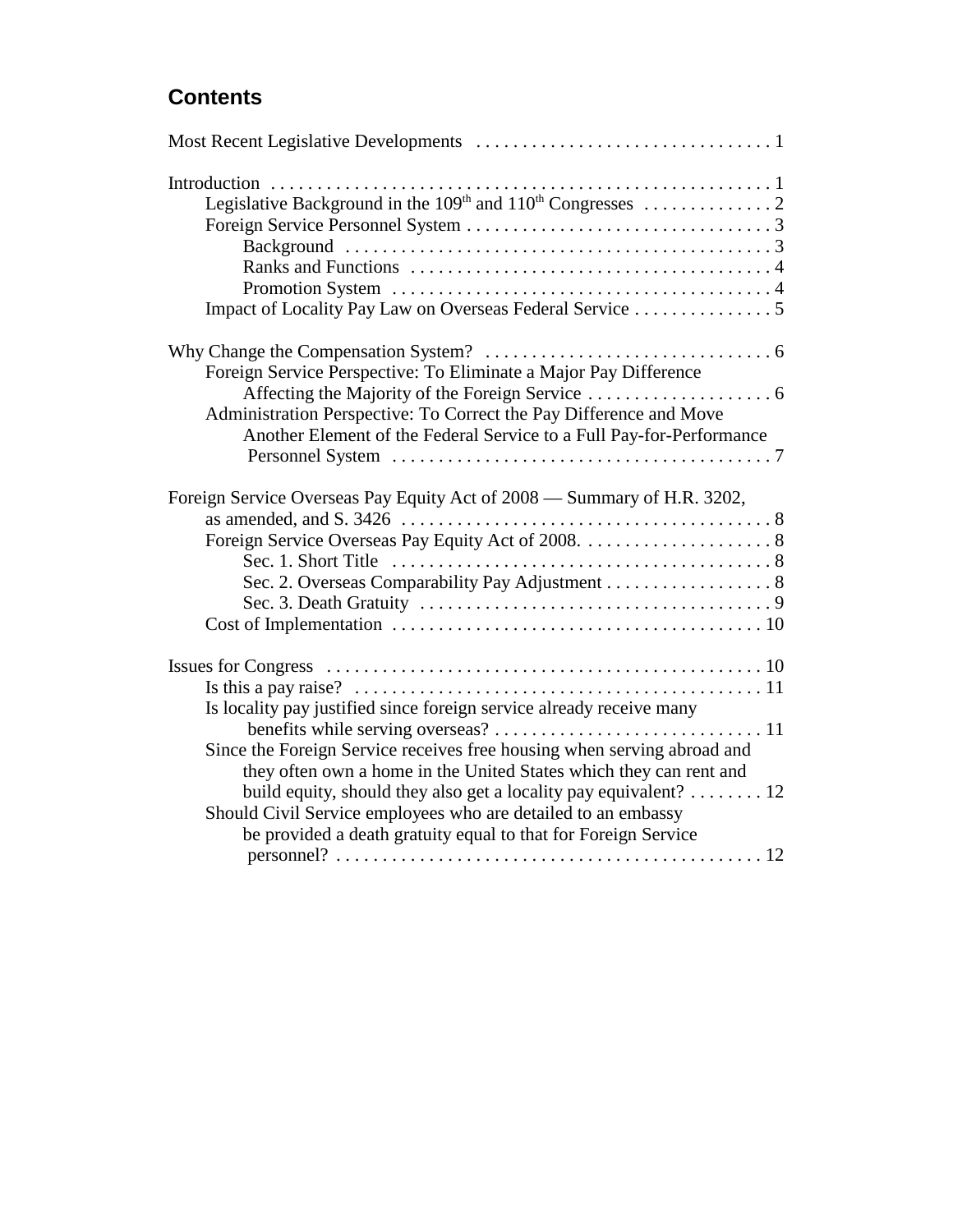# Proposals for a New Foreign Service Compensation System in the 110<sup>th</sup> **Congress**

#### **Most Recent Legislative Developments**

The "Foreign Service Overseas Pay Equity Act of 2008," H.R. 3202, as amended, would eliminate, over three years, the pay difference between those Foreign Service personnel serving in Washington, D.C. and those serving abroad who are not eligible for a locality pay adjustment. This bill was referred to both the House Committee on Foreign Affairs (HCFA) and the House Committee on Oversight and Government Reform (HOGR). On July 16, 2008, HCFA favorably reported the bill by voice vote. On August 1, 2008, an identical companion bill was introduced in the Senate, S. 3426, and referred to the Senate Committee on Foreign Relations.

On July 16, 2008, the Senate Committee on Appropriations reported its FY2009 Department of State, Foreign Operations and Related Programs appropriations bill, S. 3288. In its bill, the Senate Appropriations Committee met the Administration's request for funding needed to eliminate the existing 20.89% pay differential over two years..

#### **Introduction**

At a time when 55% of U.S. Foreign Service personnel are serving at a hardship and/or danger post, the  $110<sup>th</sup>$  Congress, in its closing days, may choose whether and how to address an issue that both the Department of State and the Foreign Service consider to be a high priority personnel issue — the elimination of a 20.89% pay difference between service in the Washington, D.C. and service abroad for the vast majority of the members of the Foreign Service below the Senior Foreign Service level. The pay difference is the result of federal locality pay laws not covering the salary of federal employees posted abroad. While opponents question the need for a change in the compensation system because of the other allowances and benefits that Foreign Service often get when serving abroad, proponents for the elimination of the pay disparity contend that the disparity has negative implications on the morale of the Foreign Service, considerations about overseas assignments, and possibly eventually on retention. Both the Department of State and the American Foreign Service Association (AFSA), the professional association and the recognized bargaining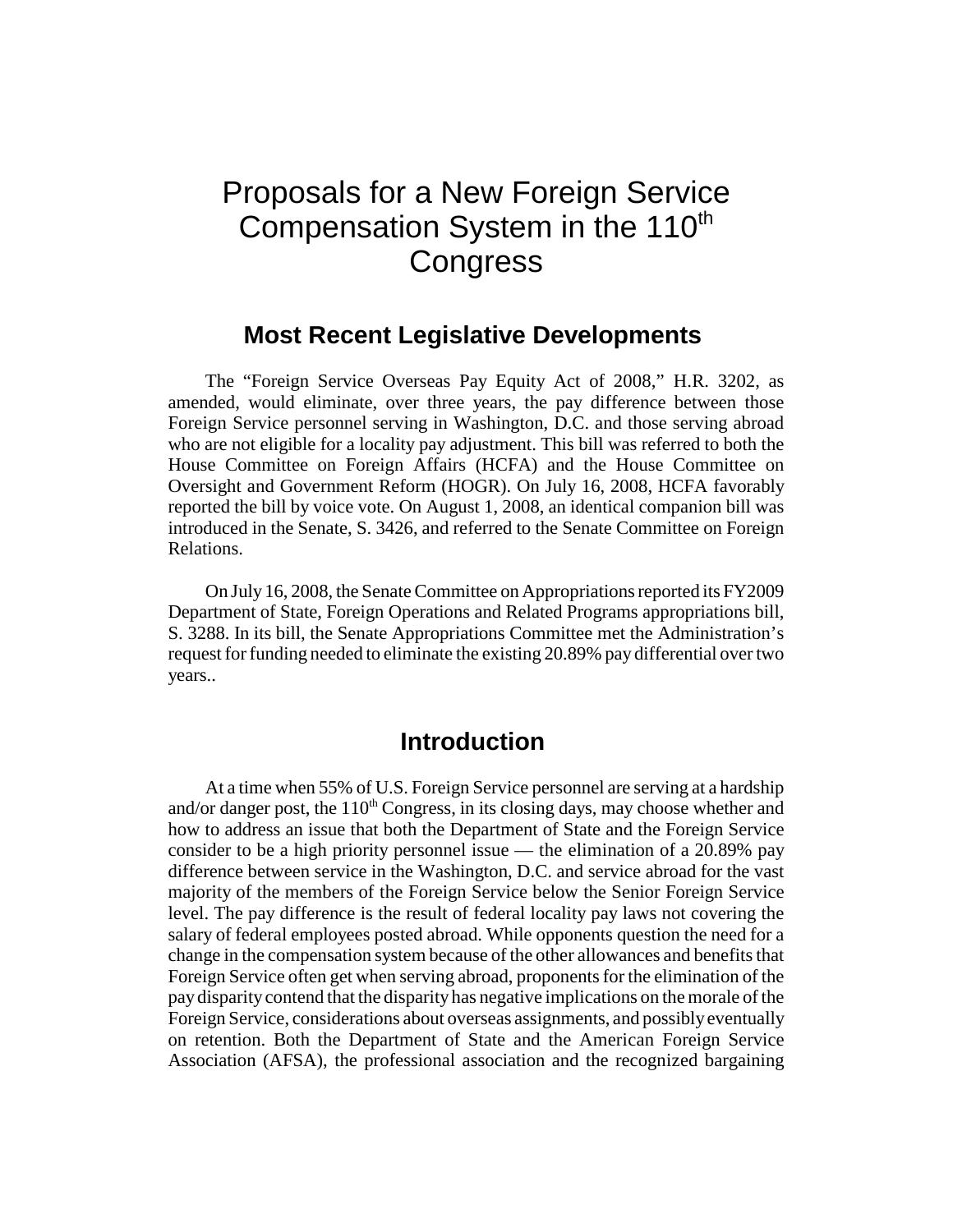agent for the Foreign Service, said the elimination of this pay disparity is very important to them. $<sup>1</sup>$ </sup>

#### Legislative Background in the 109<sup>th</sup> and 110<sup>th</sup> Congresses

During the 109<sup>th</sup> Congress, Republican and Democratic leadership of both the House Committee on International Relations and the Senate Committee on Foreign Relations worked to resolve this pay differential issue by developing a proposal called the Foreign Service Compensation Reform. The Administration had agreed to the creation of a new Foreign Service pay compensation system if it were performance-based. This proposal — developed through negotiations among the House and Senate committees, the Administration, and AFSA — would have (1) placed the Foreign Service compensation system on a pay-for-performance (PFP) basis with pay adjustments made only on the basis of performance and not longevity, and (2) eliminated the current pay difference by creating a new worldwide pay structure at the Washington, D.C., salary level over two years.<sup>2</sup> However, reportedly due to concerns among the House floor managers as to whether there was sufficient support for passage, $3$  this proposal was not included in the final version of H.R. 6060, the Department of State Authorities Act of 2006, which was originally intended to carry the Foreign Service Compensation Reform proposal and a few other provisions. H.R. 6060 was passed by the House and Senate, and enacted as P.L. 109-472.

For the  $110<sup>th</sup> Congress$ , the Administration, in its FY2009 budget request, urged the enactment of legislation creating a new performance-based compensation system for the Foreign Service along the lines of the 109<sup>th</sup> Congress PFP compromise, and requested the appropriation of \$34.7 million to implement the first of two phases of the new compensation system. On July 16, 2008, the Senate Appropriations Committee reported its FY2009 State Department/Foreign Operations and related programs appropriations legislation, S. 3288. This bill provided sufficient funding levels to meet the Administration's request.

On the same day, the House Committee on Foreign Affairs (HCFA) favorably reported the "Foreign Service Overseas Pay Equity Act of 2008," H.R. 3202, as amended, which, without providing for a performance-based pay system, would eliminate the pay disparity over three years. This bill, which was introduced by Representative Chris Smith and has 28 cosponsors, was referred to both HCFA and

<sup>&</sup>lt;sup>1</sup> Steve Kashkett, AFSA State Department Vice President, "AFSA Opinion Poll Results Highlight Disturbing Trends," AFSA News, *Foreign Service Journal*, January 2008, pp. 57- 61. Of the nearly 11,600 active duty, State Department Foreign Service Officers and Specialists, 4,300 members of the Foreign Service responded to a recent AFSA poll and indicated that 70 percent of the respondents attached "high importance" to correcting the disparity, and 21 percent gave it "medium importance."

<sup>&</sup>lt;sup>2</sup> For an explanation of the details of the negotiations and the compromise reached in developing the Foreign Service Compensation Reform proposal, see CRS Report RL33721, *The Foreign Service and a new Worldwide Compensation System*, by Kennon H. Nakamura.

<sup>3</sup> Harry K. Thomas, Director General of the Foreign Service, *Wither Efforts to Close the Pay Gap?*, Unclassified State Department cable State-16887, Department of State, December 2007.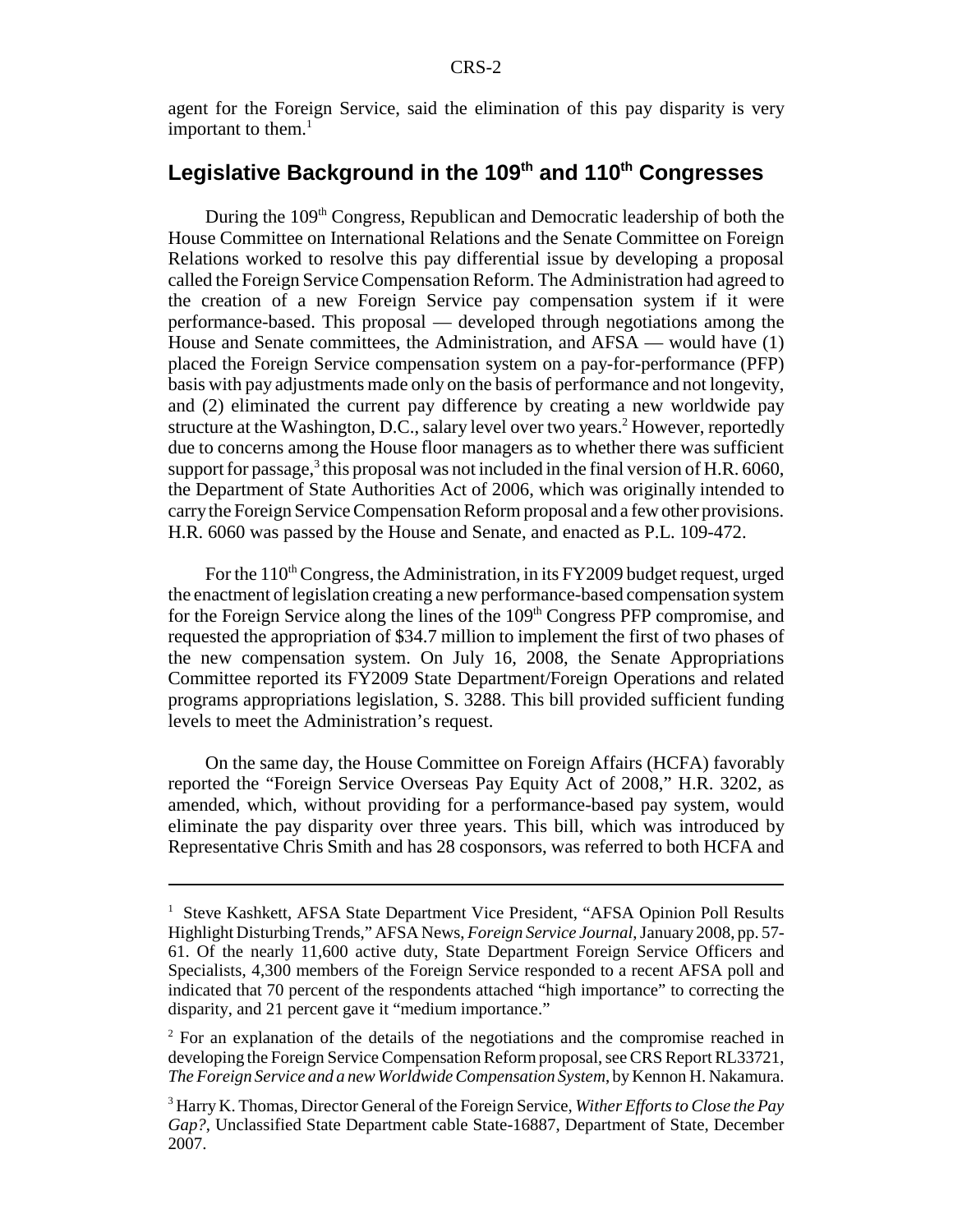HOGR. On August 1, 2008, Senator John Kerry, with four cosponsors, introduced an identical companion bill, S. 3426, which was referred to the SFRC.

#### **Foreign Service Personnel System4**

The Foreign Service personnel system, like the Civil Service system, has salary ranges associated with various ranks, and within those ranges there are "step increases" in salary that a person can receive over time, even without a promotion. While the Administration is seeking changes to the personnel system to make it performance-based, Foreign Service personnel believe that its personnel system is already a performance-based system. Members of the Foreign Service point to elements of their personnel system, such as annual promotion reviews by independent promotion panels instead of by one's supervisor, an "up-or-out" system with specific time limits for promotions, and a mandatory five percent low ranking requirement that can lead to separation from the Service that, they believe, makes it performancebased. Former AFSA President, Ambassador J. Anthony Holmes, said, "The reality is that the present FS personnel system, with its rank-in-person, not in-job, annual evaluations, and competitive up-or-out system is inherently PFP already."5

**Background.** The Foreign Service personnel system, which is separate and quite different from the Civil Service system, was created under the authorities provided by the Foreign Service Act of 1980 (P.L. 96-465; 22 U.S.C. 3901 et seq.). In 2008, there are currently about 11,500 State Department Foreign Service Officers and Specialists,<sup>6</sup> with two-thirds of them serving abroad at over 260 posts and

<sup>&</sup>lt;sup>4</sup> The discussion of the Foreign Service personnel system is basically a discussion of the State Department's system, because most of the Foreign Service personnel are from the State Department. All Foreign Service personnel are covered under the Foreign Service Act of 1980 (P.L. 96-465; 22 U.S.C. 3901 et seq.) Sec. 203 of the act , "Compatibility Among Agencies Utilizing the Foreign Service Act Personnel System,"states that agencies utilizing the personnel system established by the Act shall administer their personnel system, to the extent practicable, in a manner that will assure maximum compatibility among the agencies.

<sup>&</sup>lt;sup>5</sup> J. Anthony Holmes (Amb.), "President's Views: The Pay-for-Performance/OCP [Overseas Comparability Pay] Trade-Off: Poisoned Chalice or Win-Win," *Foreign Service Journal*, April 2006, p. 5.

<sup>&</sup>lt;sup>6</sup> At the Department of State, there are approximately 11,500 Foreign Service Officers and Specialists. Of these, approximately 6,600 are Foreign Service Generalist Officers, and about 4,900 are Foreign Service Specialists. Foreign Service Specialists provide a wide range of serves from medical support to computer and communications service at U.S. posts and missions abroad. There are approximately another 1,500 Foreign Service personnel serving in Washington, D.C. and abroad from foreign affairs agencies other than the State Department — Foreign Service Officers and Specialists in the United States Agency for International Development (USAID), Foreign Commercial Service (FCS) Officers at the Department of Commerce, Foreign Agricultural Service (FAS) Officers with the Department of Agriculture, and those with the Broadcasting Board of Governors. Because these Foreign Service personnel from other foreign affairs agencies are also affected by the limitations of Locality Pay adjustments, they too experience the pay difference between service in Washington, D.C. and service abroad. Legislation that would adjust this situation are aimed at amending the Foreign Service Act of 1980, and so would eliminate the pay difference for (continued...)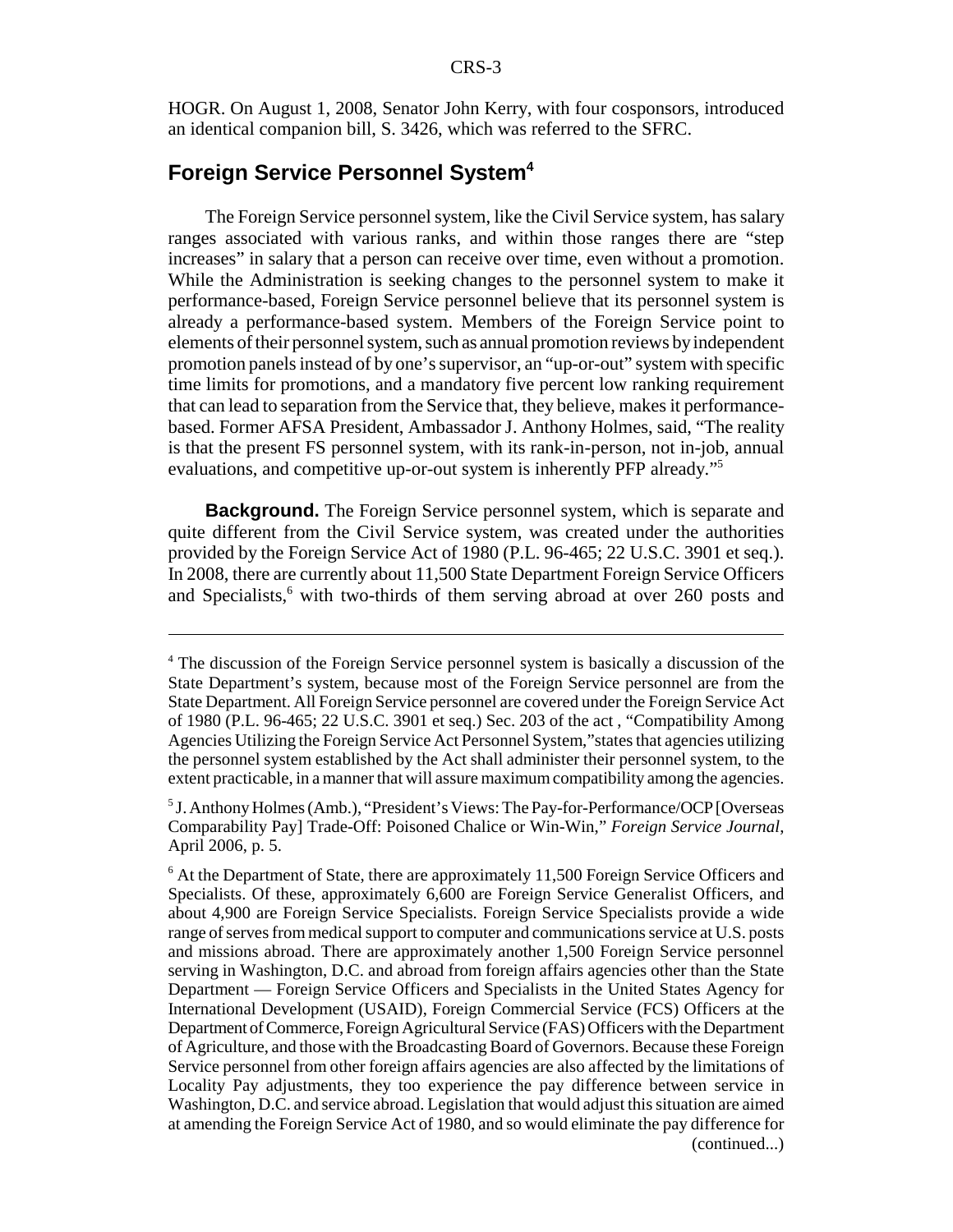missions at any one time. The remaining third is generally posted in Washington, D.C. Typically, members of the Foreign Service spend two-thirds of their careers abroad, serving at each post for one to three years before being assigned elsewhere in the world. Currently, about 55% of Foreign Service personnel are serving in posts designated as hardship and/or danger posts. Members of the Foreign Service cannot spend more than six years at a time serving in domestic assignments. The Director General of the Foreign Service, on a case-by-case basis, may provide a waiver of up to two years if a member of the Service seeks to extend his or her stay in the continental United States beyond six years.

**Ranks and Functions.** Foreign Service personnel carry their rank-in-person as opposed to rank-in-position as the Civil Service generally does. Thus a member of the Foreign Service can advance in rank on the merits of his or her performance, while a member of the Civil Service often can only advance beyond the rank designated for a position by successfully competing for an open position at a higher rank. Grades or ranks within the Foreign Service are divided into two major categories: the Senior Foreign Service (SFS), of which there are about 600 individuals, and the regular Service which is comprised of about 10,500 Officers and Specialists. The SFS is divided into five pay categories and, like the Civil Service Senior Executive Service (SES), requires a presidential appointment into the senior service. The regular Foreign Service is divided into nine ranks or grades with the 01 level the highest. Most Foreign Service Officers enter the Foreign Service at the 05 or 06 levels while some Specialists enter at lower grades. Generally entering Officers serve for four to five years before being tenured and fully commissioned as Foreign Service Officers, usually at the 04 rank. Generalist Foreign Service Officers are assigned to one of five cones upon entry into the Foreign Service — Political, Economic, Public Diplomacy, Management, and Consular. However, during their career, they will do assignments outside of their cone.

**Promotion System.** The personnel system for the Foreign Service is basically an "up-or-out" system that reviews the members of the Foreign Service annually for promotion unless they have been promoted within the previous year. Promotion panels, each usually consisting of four or five higher grade officers and a public panelist, are formed each year to consider the members of the Foreign Service at ranks of 04 and above for promotion. Those Foreign Service personnel below the 04 rank, who are neither tenured nor commissioned, receive Administrative Promotions at the discretion of the Director General. Promotion panels are generally organized to compare individuals in the same rank and cone. For instance, one promotion panel reviewed 02 political officers and management officers — 160 Management and 240 Political Officers.<sup>7</sup> Criteria or precepts for promotion are negotiated between the Department and the American Foreign Service Association (AFSA), currently the recognized bargaining agent for the Foreign Service.

 $6$  (...continued)

them also.

<sup>7</sup> David T. Jones and Stephen T. Smith, "Preparing for Promotion Panel Season," *Foreign Service Journal*, May 2004, pp. 61-64.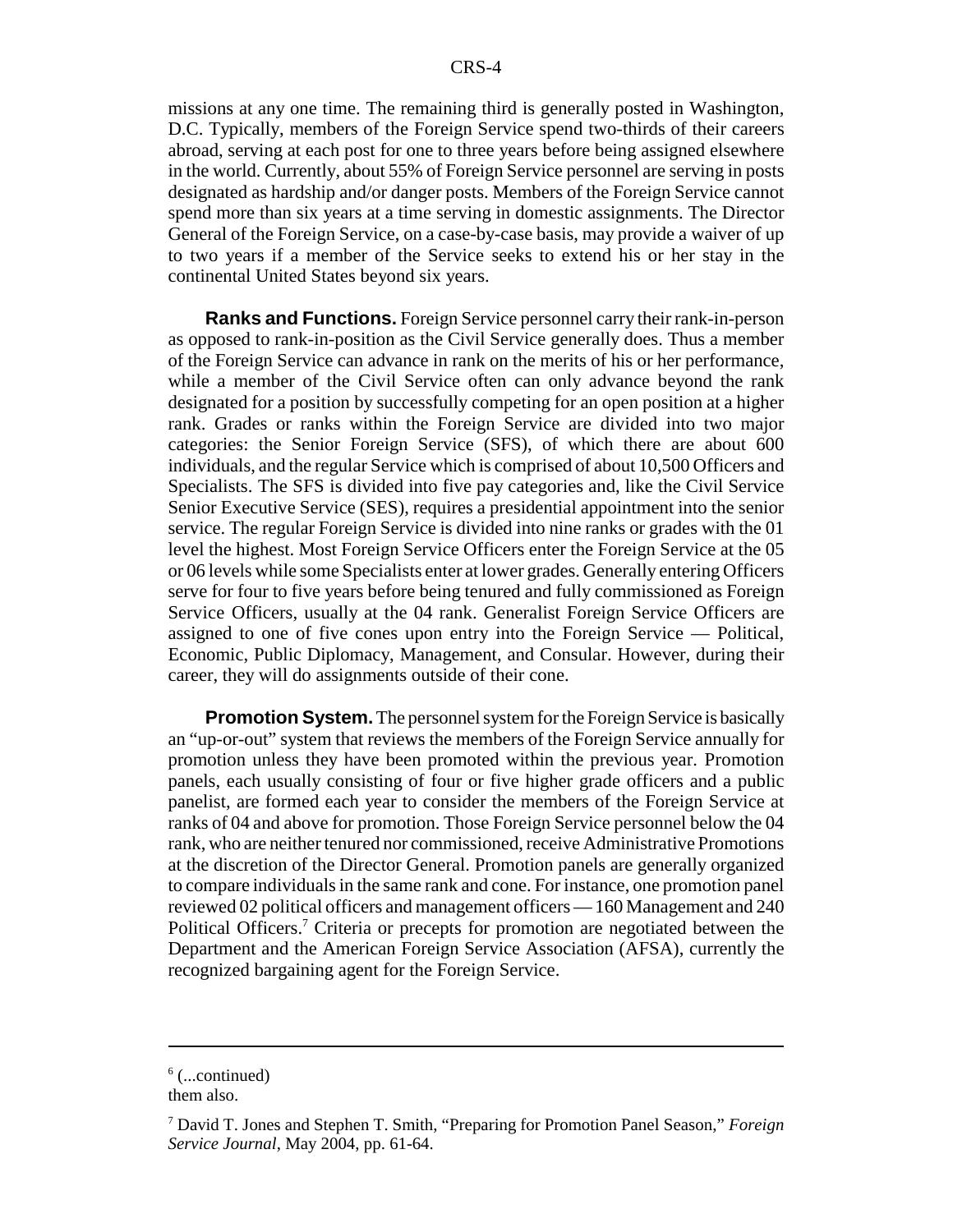Promotion panels begin by reviewing the Employee Evaluation Report files, which can go back five years or to the previous promotion. In most cases, there are fewer available open positions than there are individuals determined to be promotable by the panel. The panel then rank orders those promotable to fill the slots accordingly. After making its promotion decisions, the panel makes its recommendations to the Secretary of State who reviews and forwards them to the Senate. The Senate has the responsibility of approving the promotion lists developed by the promotion panels and recommended by the Secretary of State. Promotion panels are also required to "low-rank" five percent of those reviewed for promotion. The panel then recommends to the Secretary of State whether those individuals should be referred to the Performance Standards Review Board for possible separation from the Service or should be provided a letter for the individual's file, instructing the individual to take career counseling.<sup>8</sup>

The personnel system has a promotion-required Time-in-Class (TIC) limitation of no more than 10 to 15 years at one grade without a promotion for FS-01 through 04 depending upon the grade, and a seven years limitation at each senior rank for members of the SFS. There is also a Time-in-Service (TIS) limitation of 27 years for appointments to the Senior Foreign Service. If a person exceeds these TIC and TIS limitations, the individual is separated from the Foreign Service.<sup>9</sup> Because of this system, most members of the Foreign Service leave the Service in their mid-50s at an 01 or 02 rank after a full and distinguished career.

#### **Impact of Locality Pay Law on Overseas Federal Service**

The Federal Pay Comparability Act of 1990 excludes federal employees posted outside the continental United States from receiving locality pay adjustments.10 Locality pay is designed to create pay comparability between federal employees and non-federal workers doing the same levels of work within a specific geographic locality in the continental United States.<sup>11</sup> There is no basis for comparison of Foreign Service personnel posted abroad to non-federal workers in the United States. As a result, Foreign Service personnel, who spend about two-thirds of their careers posted abroad, receive less salary when they are posted abroad and less of a career total than their Civil Service counterparts who spend a career in the United States.

<sup>&</sup>lt;sup>8</sup> See Sec. 231(b), "Expedited Separation Out," of the Foreign Relations Authorization Act, 1998 and 1999, (P.L. 105-277; 112 Stat. 2681-826).

<sup>9</sup> See TIC and TIS Rules, 3 FAM 6213.3-3 through 6213.3-5; 6213.4 and 6213.5, *Foreign Affairs Manual*, Department of State.

<sup>10 5</sup> U.S.C. 5304(c)(4)(B), *Locality-based Comparability Pay* states: "Comparability payments shall not be payable for service performed in any position which may not, under subsection (f)(1)(A), be included within a pay locality." 5 U.S.C. 5304(f)(1)(A) excludes any position area outside the continental United States as a pay locality.

<sup>11 5</sup> U.S.C. 5304(d)(1)(A) *Locality-based Comparability Pay* states: "compares the rates of pay under the General Schedule...with the rates of pay generally paid to non-federal workers for the same levels of work within each pay locality, as determined on the basis of appropriate surveys that shall be conducted by the Bureau of Labor Statistics."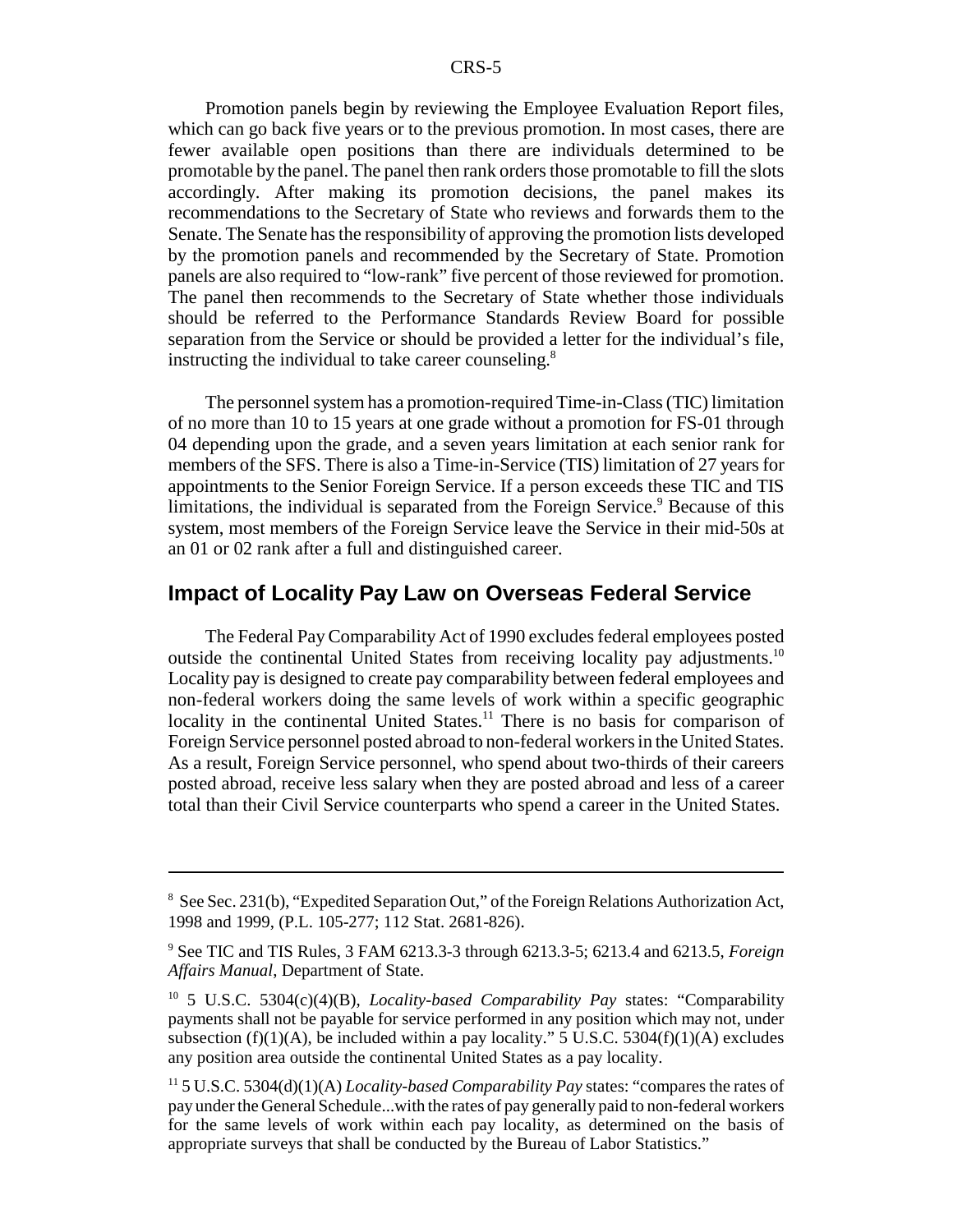Each year since 1990, the difference has increased every year, and by 2008, an individual's salary was 20.89% higher if he/she served in Washington, D.C., as opposed to serving abroad. Proponents of revision to the Foreign Service system indicated that the gap impacts negatively on morale and the assignments system by providing disincentives for overseas tours. They assert that the intent of pay adjustments such as the hardship and danger pay differentials are nullified when locality pay is not counted. They point out that if a person were to go to a 15% hardship post from a Washington, D.C. assignment, he/she would experience a 5.89% decrease in salary.

#### **Why Change the Compensation System?**

Both the Administration and the Foreign Service seek to remove the pay difference issue, but they are also motivated by different considerations.

#### **Foreign Service Perspective: To Eliminate a Major Pay Difference Affecting the Majority of the Foreign Service**

According to a 2008 AFSA survey, the top legislative issue for members of the Foreign Service is the elimination of the pay disparity that exists between service abroad and service in Washington, D.C., which is where most Foreign Service personnel are domestically assigned.<sup>12</sup> From the perspective of many in the Foreign Service, it is a matter of equity and of a recognition of their work as they serve abroad often in difficult and dangerous conditions.

In 2005, as members of the Senior Foreign Service were reaching retirement, statistics showed they were trying to serve in assignments in the continental United States instead of serving abroad and suffering the loss of pay which could affect their retirement savings. Thus, in 2005, the pay difference was eliminated for those in the Senior Foreign Service. The compensation system for the Senior Foreign Service changed to a formalized pay-for-performance system with adjustments to salary based solely on performance, and the pay levels were brought to the Washington, D.C. salary level regardless of where they were posted.<sup>13</sup>

Supporters of changing the pay system to cover the entire Foreign Service and the Administration both argue that the pay disparity "created an increasing pay disincentive to overseas service,." as it did for the Senior Foreign Service prior to 2005.<sup>14</sup> Further, even among the Foreign Service serving at the same post, only midand junior-ranked personnel would suffer the pay gap while those in the Senior Foreign Service and those detailed to an embassy would not because the pay disparity exists for only those Foreign Service personnel posted abroad who are at the rank of 01 and below..

<sup>12</sup> Steve Kashkett, "AFSA Opinion Poll Results," op cit.

 $13$  Sec. 402(a), "Salaries of Senior Foreign Service members," of P.L. 96-465, the Foreign Service Act of 1980 (22 U.S.C. 3962(a)).

<sup>&</sup>lt;sup>14</sup> *Budget in Brief, Fiscal Year 2009*, Department of State, February 2008, p. 26.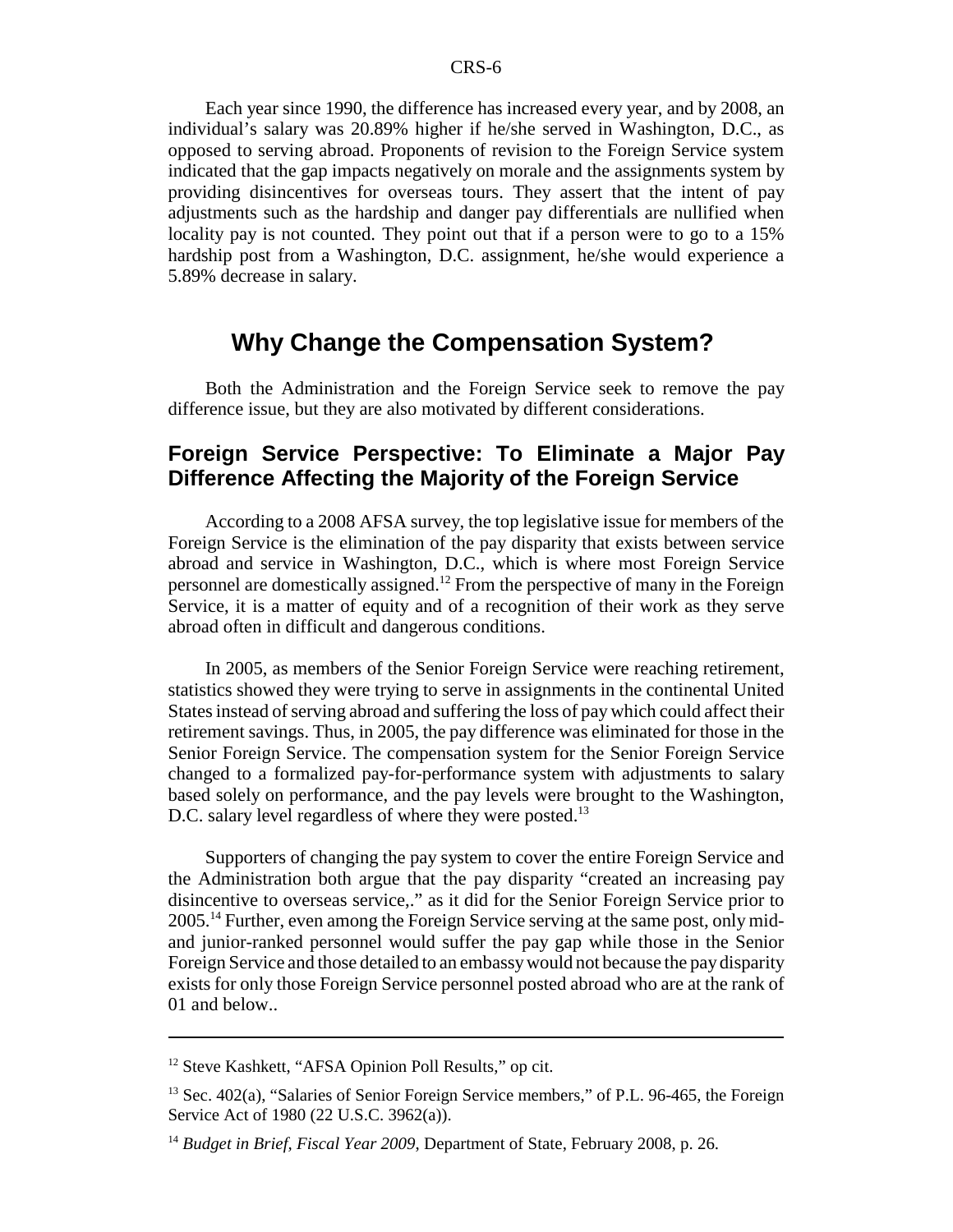A 2006 Government Accountability Office (GAO) study discussing obstacles to attracting mid-level officers to hardship posts also noted the impact of the pay difference as a deterrent to bidding for hardship assignments:

...[O]fficers and State personnel we interviewed both at hardship posts and in Washington, D.C. consistently cited the lack of locality pay as a deterrent to bidding at hardship positions. In 2002, we reported that the differences in the statutes governing domestic locality pay and differential pay for overseas service had created a gap in compensation penalizing overseas employees. This gap grows every year, as domestic locality pay rates increase, creating an everincreasing financial disincentive for overseas employees to bid on hardship posts. After accounting for domestic locality pay for Washington, D.C., a 25 percent hardship post differential is eroded to approximately 8 percent. As estimated in our 2002 report, differential pay incentives for the 15 percent differential hardship posts are now less than the locality pay for Washington, D.C., which is currently 17 percent and can be expected to soon surpass the 20 percent differential hardship posts.<sup>15</sup>

#### **Administration Perspective: To Correct the Pay Difference and Move Another Element of the Federal Service to a Full Pay-for-Performance Personnel System**

The George W. Bush Administration, in its FY2009 budget, requested \$34.7 million for the Department of State to fund the first step of transition to a performance-based system and a global rate of pay for Foreign Service personnel at grades of 01 and below. The Administration seeks to have these changes made in a manner agreed upon during the 109<sup>th</sup> Congress, the "Foreign Service Compensation" Reform" proposal.<sup>16</sup> The Administration has made such funding requests since FY 2007 "to eliminate longevity-based pay increases and institute a strictly pay-forperformance system similar to that instituted for the Senior Foreign Service in P.L. 108-447."17 The proposal would equalize the proposed global rate with equivalent salary levels in Washington, D.C., which includes locality pay.

Over the past few years, the Bush Administration contended that the current GS pay framework is a "failure." It maintained that the "one size fits all" approach of the GS pay schedule can mask dramatic disparities in the market value of different federal jobs, and uses on-the-job longevity as a substitute for performance.18 The Administration had once proposed repealing the current GS Schedule by 2010, and replacing it with "a system of occupational pay groups, pay bands within those

<sup>15</sup> U.S. Government Accountability Office, *Department of State: Staffing and Foreign Language Shortfalls Persist Despite Initiatives to Address Gaps*, GAO-06-894, August 2006, p. 22.

<sup>16</sup> See CRS Report RL33721, *The Foreign Service and a new Worldwide Compensation System*, op cit..

<sup>17</sup> Department of State's *Budget in Brief, Fiscal Year 2009*, op cit.

<sup>&</sup>lt;sup>18</sup> David McGlinche, "Bush administration developing government wide personnel reform bill," GovExec.com, National Journal Group, July 7, 2005.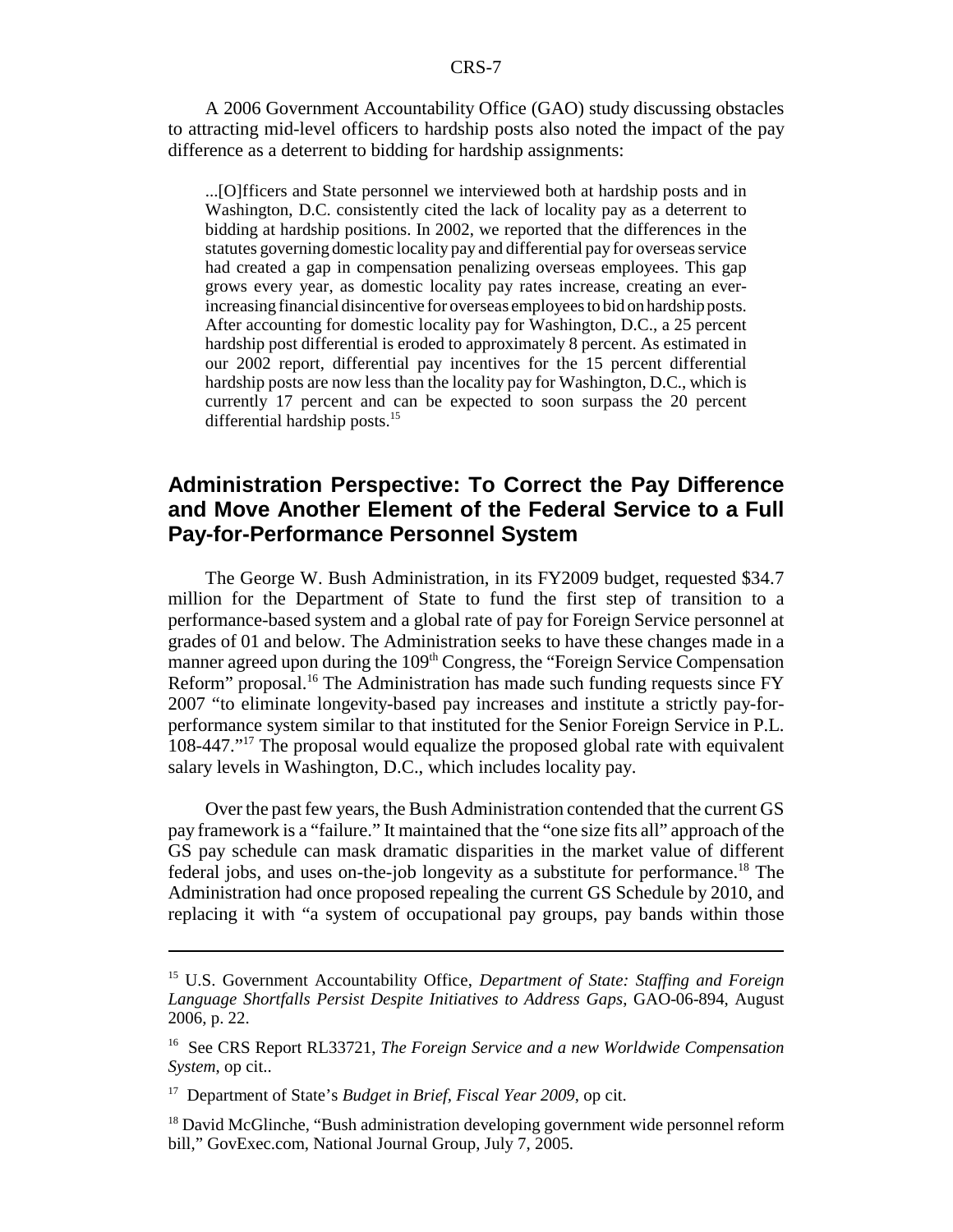groups and pay for performance across the federal government. The new system would be a pay-for-performance system."<sup>19</sup>

At the request of the Administration, Congress developed new structures for civilians working for the Departments of Defense  $(DOD)^{20}$  and Homeland Security  $(DHS).$ <sup>21</sup> These personnel systems were challenged in the courts by federal employee unions, and now the changes are currently being made in only parts of the DOD.

Thus, while agreeing that the Foreign Service pay difference should be eliminated, the Administration continues to urge that these changes should be made in the context of a pay-for-performance basis that would replace the current longevity-based system.<sup>22</sup> Because of the changes in the Congress following the 2006 elections, the drive to move the Civil Service System and the Foreign Service System to being performance-based as envisioned by the Administration, did not achieve majority support in the Congress.

### **Foreign Service Overseas Pay Equity Act of 2008 — Summary of H.R. 3202, as amended, and S. 3426**

**Foreign Service Overseas Pay Equity Act of 2008.** Both H.R. 3202, as amended in the House Foreign Affairs Committee, and S. 3426 are identical in language.

**Sec. 1. Short Title.** "Foreign Service Overseas Pay Equity Act of 2008."

**Sec. 2. Overseas Comparability Pay Adjustment.** This section adjusts the Foreign Service salary level for ranks of 01 and below who are serving abroad, but not in a non-foreign area,<sup>23</sup> to be comparable to the Washington, D.C. salary level with locality pay. The new salary level with locality pay would be treated in the same manner in terms of taxes and retirement and other benefits as if the individual were serving in Washington, D.C. To reach the full Washington, D.C. salary level with locality pay, the section provides that it shall be accomplished over three years with a one-third increase in each of those three years. Once the overseas salary level is comparable to the Washington, D.C. level with locality pay, the section states that the salary levels shall remain comparable.

 $19$  Ibid.

<sup>&</sup>lt;sup>20</sup> See Title XI, "Civilian Personnel Matters — Subtitle A: Department of Defense National Security Personnel System" in P.L. 108-136, the National Defense Authorization Act for Fiscal Year 2004.

<sup>21</sup> See Title VIII Subtitle E, "Human Resources Management," in P.L. 107-296, *Homeland Security Act of 2002*.

<sup>&</sup>lt;sup>22</sup> Testimony of Ambassador Harry K. Thomas, Director General of the Foreign Service, *Hearing on Human Capital Issues at the Department of State*, Before the Senate Subcommittee on Oversight of Government Management, the Federal Workforce, and the District of Columbia, July 16, 2008, p. 5.

<sup>&</sup>lt;sup>23</sup> See 5 U.S.C. 5941 regarding non-foreign areas.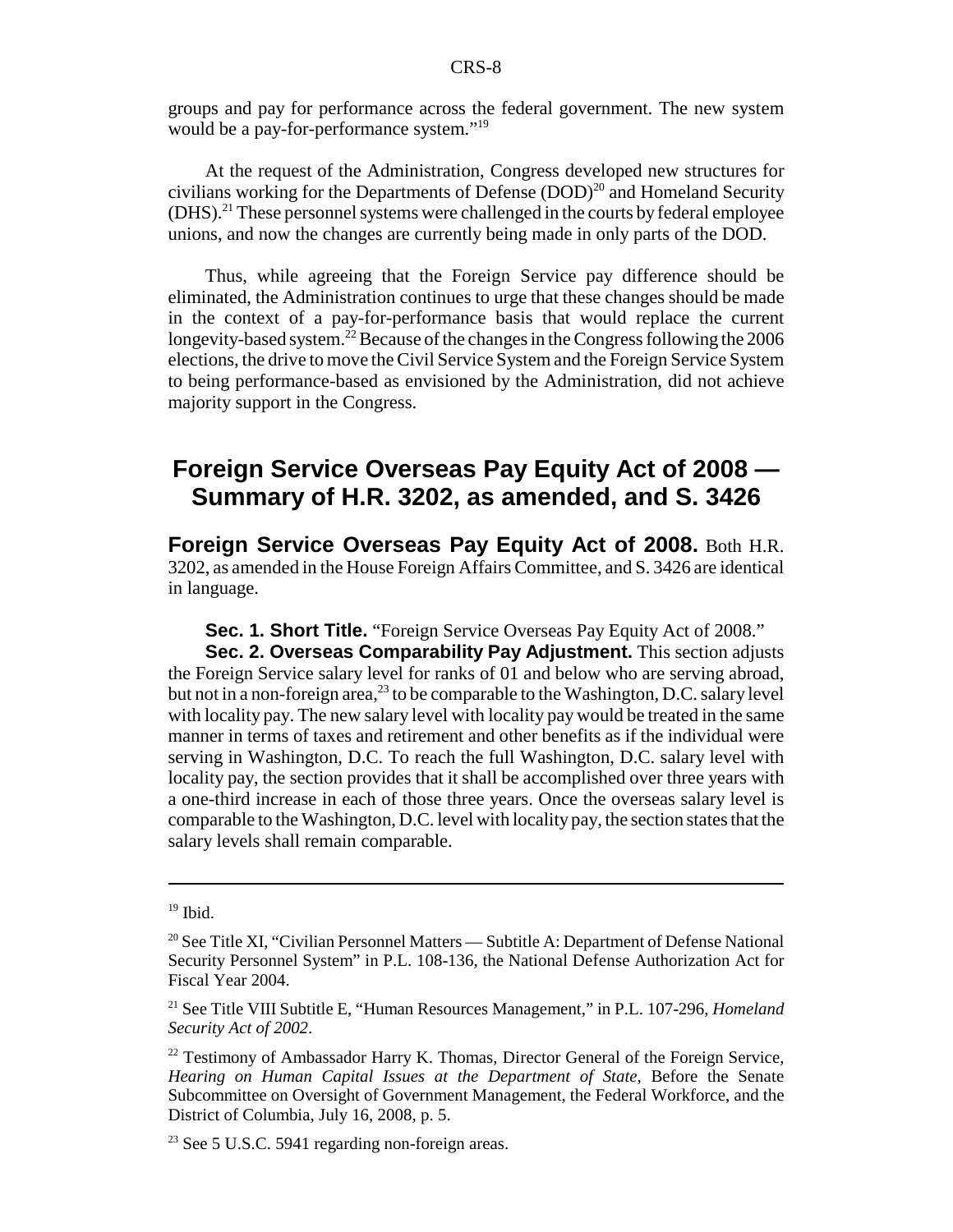Through the Foreign Relations Authorization Act, Fiscal Year 2003, Congress established a system of computing the annuity of Foreign Service personnel serving abroad to be as if he/she were serving in Washington, D.C. This system, commonly referred to as "Virtual Locality Pay," was developed so that the individual would not be negatively affected in the annuity computation because of a lower salary that did not include locality pay. However, because the individual serving overseas would have the those years computed as if he/she were serving in Washington, that individual's contribution to the Foreign Service retirement system also would have to be at a level as if the individual were serving in Washington.<sup>24</sup>

The Conforming Amendments of Section 2 make adjustments to the Foreign Service retirement systems by eliminating the "Virtual Locality Pay" system. When the Foreign Service overseas salary level reached the Washington, D.C. level with locality pay, the "Virtual Locality Pay" system would not be required.

The "Virtual Locality Pay"system was instituted because, as the locality pay disparity became larger, it created an incentive for Foreign Service personnel approaching retirement to seek assignment to Washington, D.C. as opposed to going abroad. As a person approached retirement, the lower salary levels received because of the pay disparity for service abroad, would negatively affect annuity computations at a time when a person would want to have the highest salary levels possible. For the Foreign Service, these levels would be achieved by serving in Washington, D.C. An examination of assignment bids among those approaching retirement at that time showed that this was in fact happening. The Conference Report accompanying the legislation explains:

Foreign Service Officers serving overseas do not receive locality pay. Thus, as they near retirement, they have a significant financial incentive to seek assignment to Washington, D.C. This often deprives overseas posts of the more experienced officers. Under this section, an officer, while serving overseas, will have his or her annuity calculated as if he or she were actually receiving locality pay.25

**Sec. 3. Death Gratuity.** The Foreign Service Act of 1980 currently authorizes the Secretary of State to provide, at the Secretary's discretion, a death gratuity to the survivors of any Foreign Service employee who dies as a result of injuries sustained in the performance of the employee's duty abroad. The amount of the death gratuity is equal to the employee's annual salary at the time of death. This section amends the current death gratuity provision in two ways:

• The death gratuity is increased for Foreign Service employees who die as a result of injuries sustained in the performance of his/her duty

 $24$  See Sec. 322, "Computation of Foreign Service Retirement Annuities as if Washington, D.C. Locality-Based Comparability Payments were made to Overseas-Stationed Foreign Service Members," Foreign Relations Authorization Act, Fiscal Year 2003 (P.L. 107-228; 116 Stat. 1383-1385).

<sup>25</sup> See Sec. 322, *House Conference Report 107-671* accompanying H.R. 1646, Foreign Relations Authorization Act, Fiscal Year 2003 (P.L. 107-228).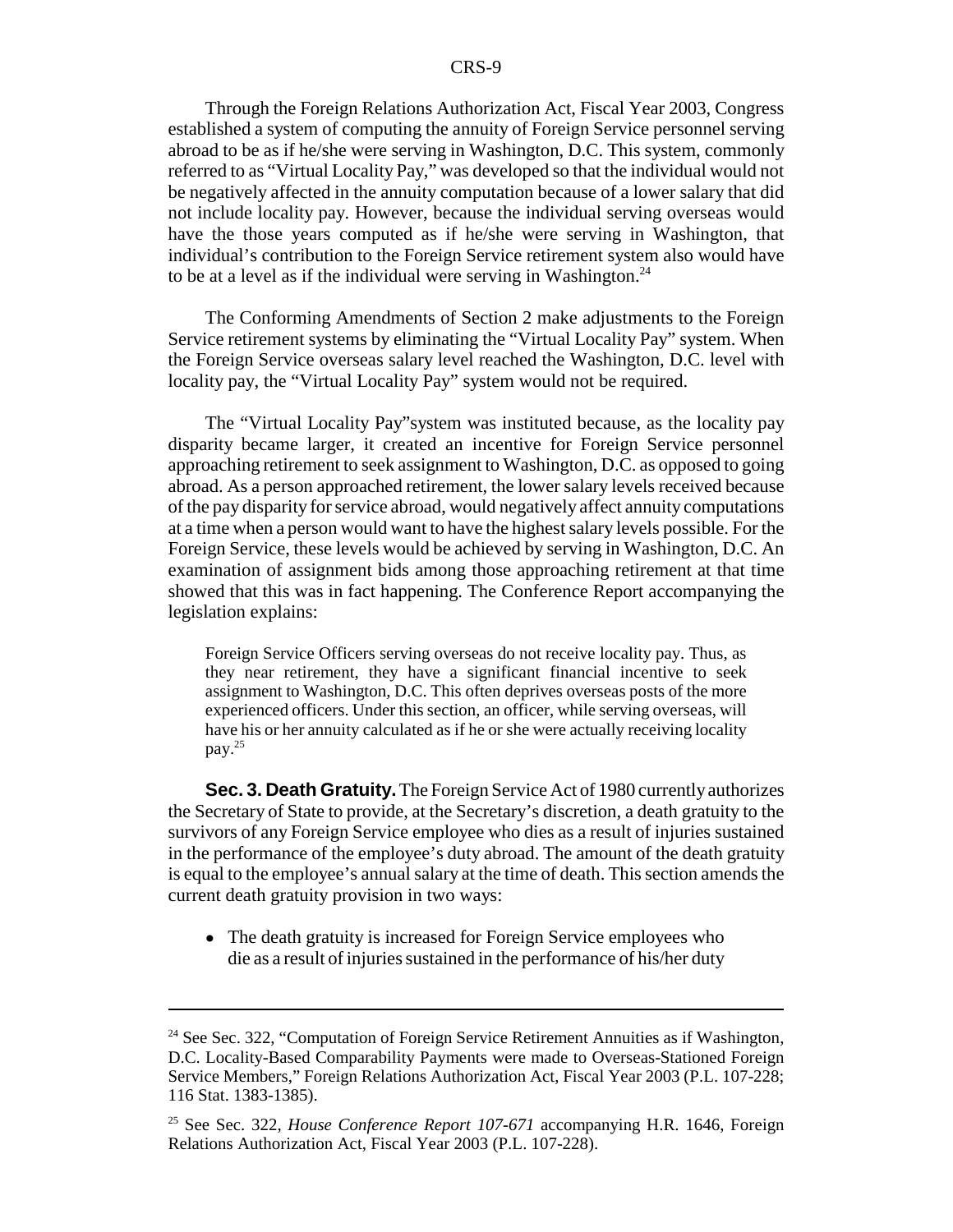from the equivalent of one year's salary to the salary of a level II of the Executive Schedule.<sup>26</sup>

• A death gratuity is authorized for employees compensated under local compensation plans. The amount of the death gratuity for the individual is equal to the greater of one year's salary at the time of death, or one year's salary at the highest step of the highest grade on the local compensation plan that the employee was under at the time of death.27

#### **Cost of Implementation**

The Congressional Budget Office has not issued a cost estimate for the "Foreign Service Overseas Pay Equity Act of 2008," H.R. 3202/S. 3288. The Administration in its request to eliminate the pay disparity in two steps, instead of three as proposed by H.R. 3202 and S. 3288, estimates that it would cost about \$34.7 million in the first year and \$152 million in total to fully eliminate the pay disparity.28

#### **Issues for Congress**

For the past several years, both the Bush Administration and the members of the Foreign Service, through AFSA, have sought to change the compensation system of the regular non-Senior Foreign Service personnel to eliminate the pay disparity between service abroad and service in Washington, D.C. Some members, congressional staff, and others engaged in this discussion also are aware that Foreign Service personnel serving abroad often get allowances and benefits for being abroad. For example, if a member of the Foreign Service were to serve in Mexico City, Mexico, the person would receive a Hardship Differential of 15% of base salary; 20% Cost of Living Allowance (20% of an amount determined by a Mexico City "shopping basket"); an annual Education Allowance for each child; and a Quarters Allowance to cover rent and utilities (the amount for the allowance is based upon the grade of the Foreign Service member). These allowances and benefits can change from post-to-post even within the same country.<sup>29</sup> Further, if the member of the Foreign Service, for personal reasons, goes to the post by him/herself, the family will receive a Separate Maintenance Allowance. These economic questions as well as the

<sup>&</sup>lt;sup>26</sup> At the time of this writing, the salary level for Executive Schedule II is \$172,200.

 $27$  This provision, for the first time, authorizes giving a death gratuity to locally hired employees working at a U.S. post or mission abroad. When the U.S. Embassy in Nairobi, Kenya, was bombed in 1998, more than 220 people were killed. Among those killed were 12 American U.S. government employees and family members, and 32 Kenyan national employees of the U.S. government. This type of provision would have authorized giving the survivors of the Kenyan national employees a death gratuity as the American U.S. government employees received.

<sup>28</sup> Department of State, *Budget in Brief*, op cit.

<sup>&</sup>lt;sup>29</sup> See the Office of Allowances website, Department of State, Washington, D.C. [http://aoprals.state.gov/Web920/location\_action.asp?MenuHide=1&CountryCode=1059].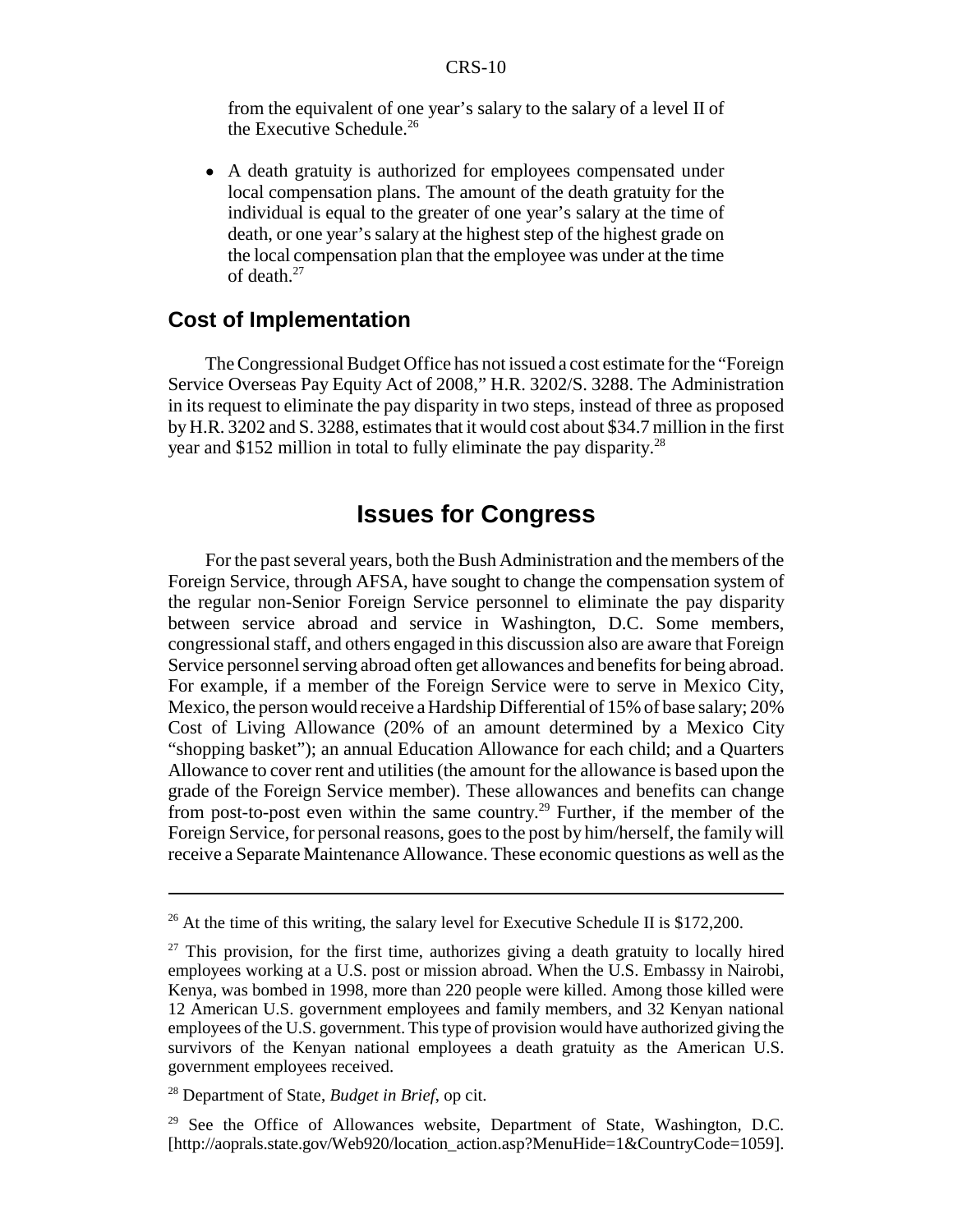#### CRS-11

questions of equity, recognition of the work of the Foreign Service, impact upon the morale, assignments process, and possibly retention are often weighed against each other as members and their staff consider this issue.

#### **Is this a pay raise?**

Many view this proposed compensation system as a "pay raise" for the Foreign Service and ask why salaries should be increased when Foreign Service personnel already receive so many benefits.

Supporters for the change state that this is not a pay raise, but rather a correction of 14 years of unintended inequity that is growing every year in the overseas compensation for the Foreign Service. They argue that ending this pay difference would help validate the work the Foreign Service does, including the significant efforts and sacrifices that they and their families make in service to the United States.<sup>30</sup>

#### **Is locality pay justified since foreign service already receive many benefits while serving overseas?**

In many posts abroad, Foreign Service personnel receive a post/hardship differential of  $5 - 35\%$  of base pay, a cost-of-living allowance, an education allowance for their children, and a housing allowance. These can add significantly to the base salary level. Providing locality pay for those serving abroad would increase the compensation levels. The lack of locality pay is no longer a matter of retirement benefits because the virtual locality pay for retirement computation in current law already takes care of the impact on an annuity. Those who question the need for this change argue that the Foreign Service is already well taken care of when they serve abroad.

Those who support eliminating the pay differential contend that the allowances exist to address specific costs and hardships unique to working for long years overseas:

Danger pay compensates for the extreme risks of living in a country wracked by war, terrorism, political violence or endemic lawlessness. Education allowances make it possible for Foreign Service members to cover their children's education when no viable public schools are available. Cost-of-living allowances help defray the cost of food and other daily needs of life in countries where those things are vastly more expensive than in the United States. These were never meant to obviate the need for the basic locality pay adjustment that all other federal employees get.31

<sup>30</sup> The American Foreign Service Association, *Creating Pay Equity: Q & A Discussion Piece*, 2008.

<sup>&</sup>lt;sup>31</sup> Steve Kashkett, AFSA State Department Vice President, "Overseas Pay Disparity: Debunking the Myths," *Foreign Service Journal*, May 2008, p. 51.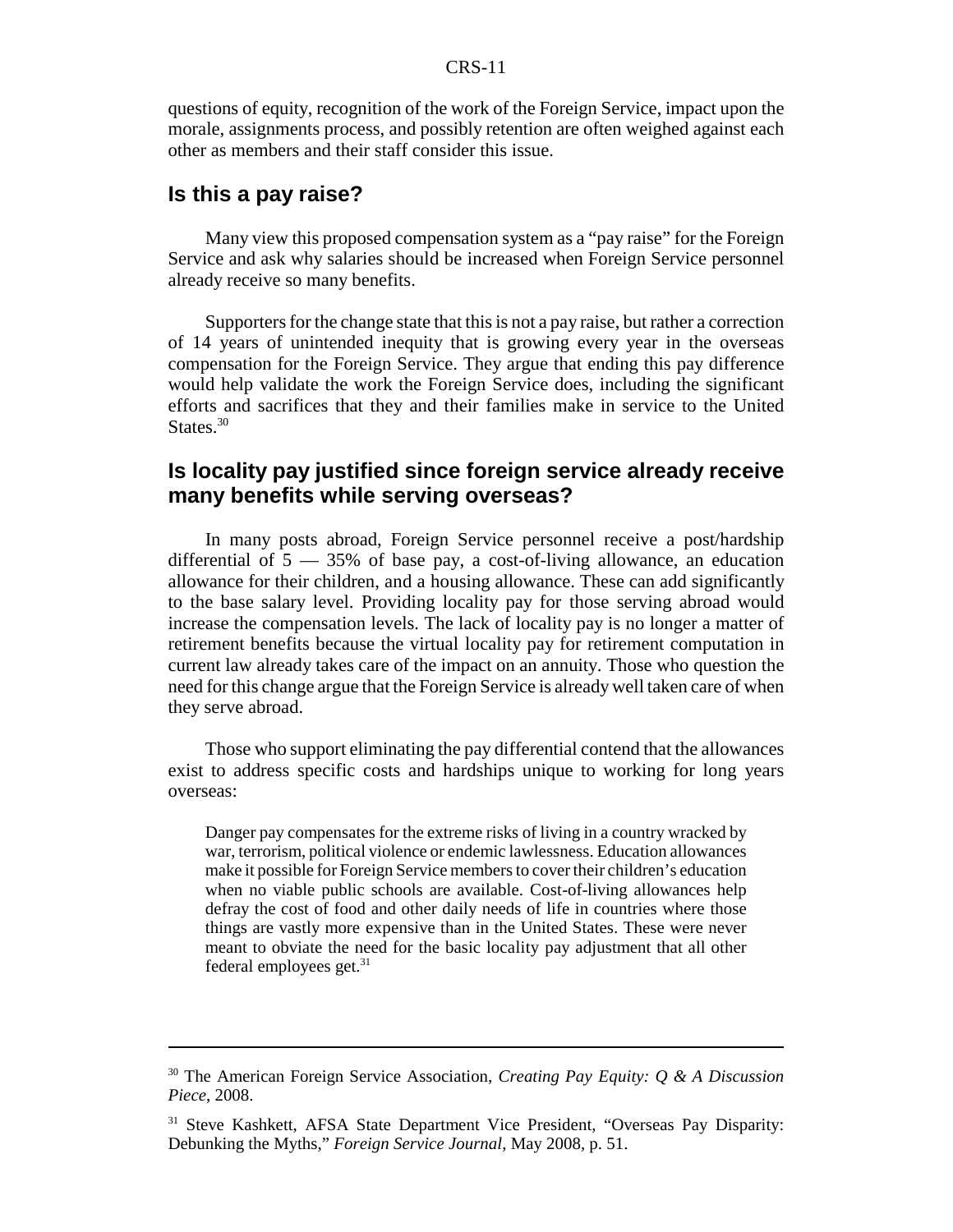#### CRS-12

#### **Since the Foreign Service receives free housing when serving abroad and they often own a home in the United States which they can rent and build equity, should they also get a locality pay equivalent?**

Because one of the biggest benefits that members of the Foreign Service receive is free housing when posted abroad, many believe that this should compensate for any loss derived from the lack of locality pay. These critics point out that if Foreign Service personnel own a home in the United States, they would be able to rent it out while they are gone, and build equity while the government takes care of their living quarters for free. They ask if the locality pay adjustment is really necessary.

Supporters of the change in the Foreign Service compensation system explain that while the housing abroad is free, members of the Foreign Service are not reaping a financial windfall even when they own a home in the United States. These supporters explain: "Most of our members own a home in the U.S. on which they have to pay a mortgage, upkeep, insurance and property taxes — and renting it out (often impossible) rarely covers all of these expenses and is itself a costly proposition."32

These supporters for eliminating the pay difference also point out that there are often hidden costs to serving overseas that do offset any gain from free housing. Among these is the fact that it is often impossible for the spouse to get employment and a salary equivalent to what could be earned in the United States. Also there are numerous out-of-pocket costs for being overseas. These include travel not covered by authorized visitation basis from distant economically developing nations. This type of travel may include attending the funeral of a family member, going to a family member's wedding, or graduation, or seeing a family member who is suffering from a life-threatening illness.<sup>33</sup>

#### **Should Civil Service employees who are detailed to an embassy be provided a death gratuity equal to that for Foreign Service personnel?**

Critics of the current death gratuity provisions believe the official status of a U.S. government employee working at an embassy should not matter in terms of a death gratuity. The Civil Service employee detailed to an embassy and the Foreign Service member posted to the embassy should both receive the same death gratuity, particularly if either or both died in a similar manner such as the bombing of an embassy. They were both serving the United States.

Supporters of the Foreign Service personnel-only death gratuity provision in the legislation state that there is a difference between the Civil Service employee and the Foreign Service member who dies while detailed at an embassy. For the Civil Service

 $32$  Ibid.

 $33$  Ibid.